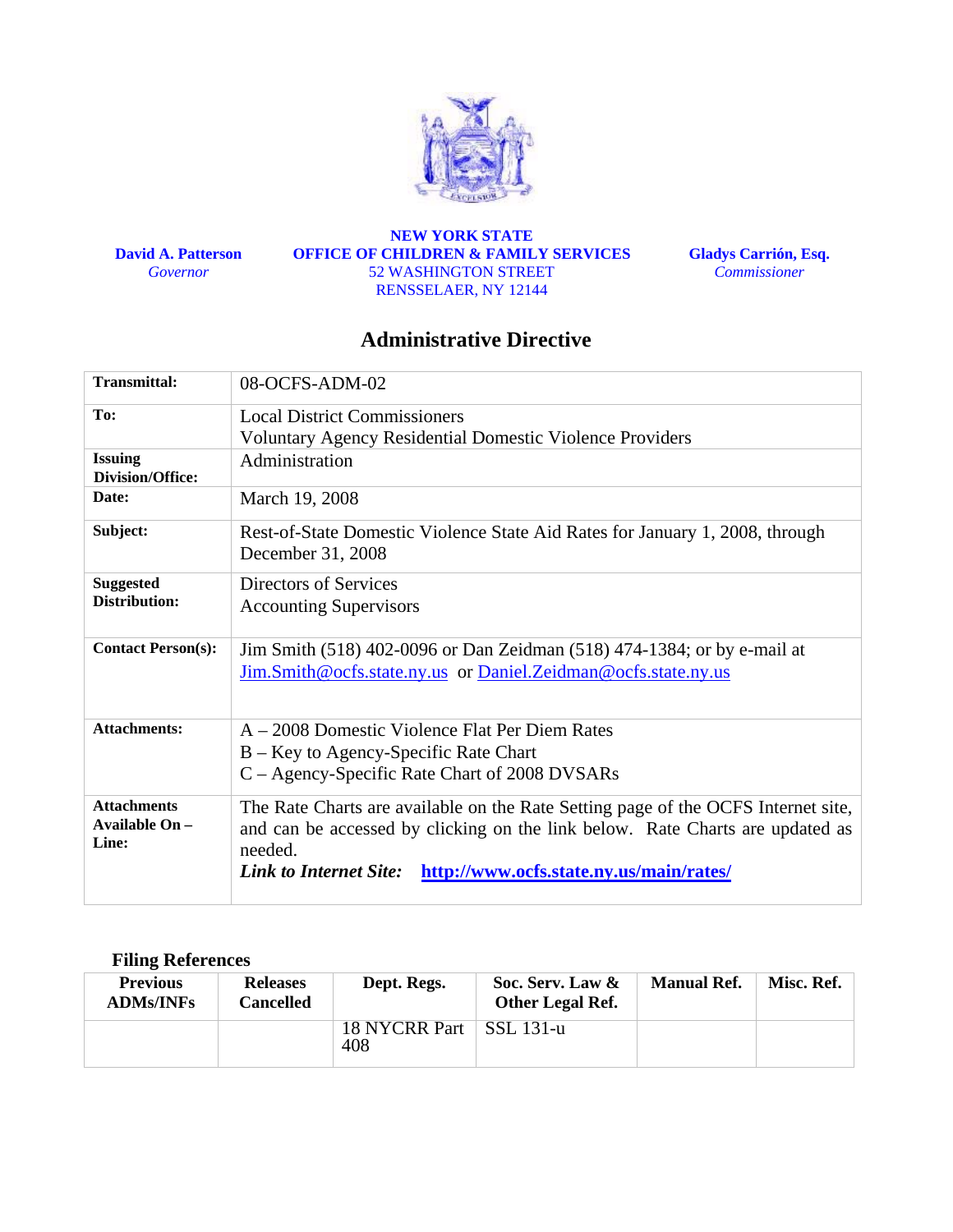## **I. Purpose**

The purpose of this Administrative Directive (ADM) is to issue the 2008 Domestic Violence State Aid Rates (DVSARs) for licensed Domestic Violence (DV) residential programs in the Rest-of-State counties outside New York City. These DVSARs are for the period January 1, 2008, to December 31, 2008. A separate directive is issued for licensed DV residential programs in New York City.

# **II. Background**

Annually, the Office of Children and Family Services (OCFS) issues DVSARs to local social services districts, advising them of the methodology approved by the Division of the Budget for the purchase of services from licensed residential DV agencies. Rates contained in these documents must be used by local social services districts in the contracts they negotiate with voluntary agency providers of DV services. Issuance of these rates is governed by Social Services Law §131-u and the applicable regulation at 18 NYCRR Part 408.

# **III. Program Implications**

The DVSARs that are promulgated in this ADM have been calculated using the approved 2008 DV rate methodology for residential programs in the Rest-of-State counties outside New York City. Local social services districts are required to pay these rates to licensed DV residential agencies providing residential care to eligible victims of domestic violence for the period January 1, 2008, to December 31, 2008.

The approved rate methodology for licensed residential DV programs includes the following features:

- The Domestic Violence Flat Per Diem Rates are revised to include an overall cost-ofliving adjustment (COLA) of approximately 2.6 percent. The DVSARs for each program are revised accordingly.
- DV per diem rates established by local social services districts prior to the implementation of the current DV rate methodology continue to be grandfathered-in where those rates are higher than the applicable DV Flat Per Diem Rate. Affected programs will continue to receive the higher of either the grandfathered-in rate or the DV Flat Per Diem Rate as the basis for determining the current DVSARs for those programs.
- **Programs that reported surpluses from government income in the base year will have** DVSARs that reflect a rate reduction equal to the amount of the surplus. Based on the approved DV rate methodology, surpluses are defined as total government revenue in excess of total allowable spending, as reported by the agency for each DV residential program.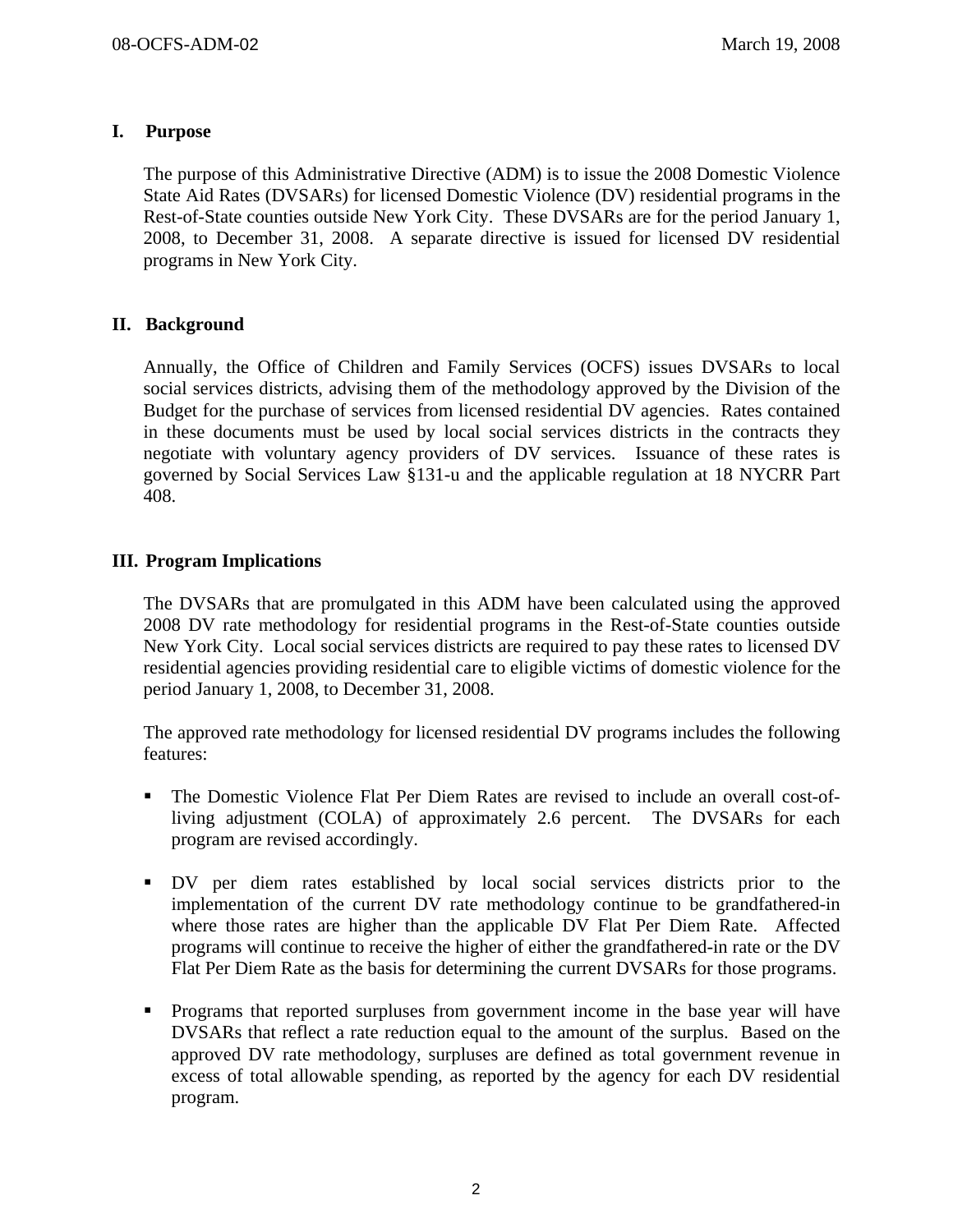- The Food Add-On component of the DVSAR continues to be a negotiated item between the DV residential agency and the local social services district where the program is located. The Food Add-On is included in the DVSAR when a local social services district formally requests it in writing to OCFS. Thereafter, the Food Add-On is included as part of the DVSAR for the specified program until OCFS is otherwise notified.
- Requests to exceed the DV Flat Per Diem Rates are not allowed, barring the exception mentioned above for grandfathered-in rates that continue to be higher than the DV Flat Per Diem Rates. OCFS will consider other revisions to the DVSAR for the following reasons:
	- when the Food Add-On needs to be either added or deleted from the DVSAR;
	- when a program's base-year surplus is incorrectly calculated or applied to the DVSAR; or
	- when the DVSAR reflects an incorrect DV Flat Rate Per Diem.

**Agencies have thirty (30) days from the issuance of a DVSAR to appeal the published rate. All appeals must be in writing and sent to: Mr. Daniel Zeidman, Chief Rate Analyst, Rate Setting Unit, Office of Children and Family Services, 52 Washington Street, South Building, Room 314, Rensselaer, NY 12144.** 

## **IV. Other**

Copies of this information should be shared with Economic Security and Services staff.

For questions regarding this ADM, please contact:

Jim Smith at (518) 402-0096; or by email at Jim.Smith@ocfs.state.ny.us Dan Zeidman at (518) 474-1384; or by email at Daniel. Zeidman@ocfs.state.ny.us

*/s/ Thomas S. Tipple* 

**Issued By**  Name: Thomas S. Tipple Title: Deputy Commissioner for Administration Division/Office: Administration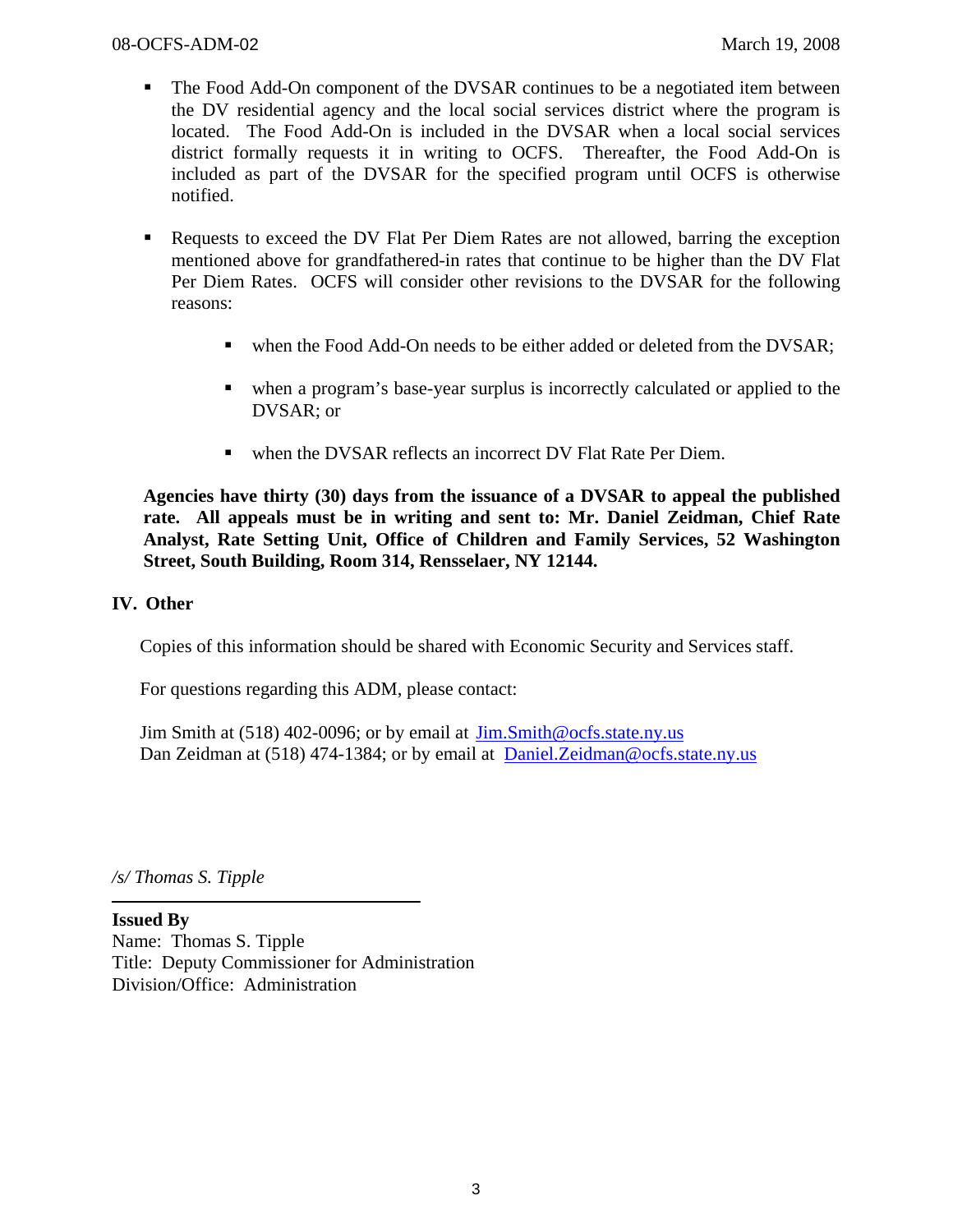ATTACHMENT A

#### NEW YORK STATE OFFICE OF CHILDREN AND FAMILY SERVICES STATE AID RATES FOR RESIDENTIAL DOMESTIC VIOLENCE PROGRAMS

#### REST-OF-STATE\* DOMESTIC VIOLENCE RESIDENTIAL PROGRAMS 2008 FLAT PER DIEM RATES

# Effective January, 1, 2008, through December 31, 2008

| DV Program Type       | 20 Beds or Less | 21 Beds or More | Food Add-On |
|-----------------------|-----------------|-----------------|-------------|
|                       |                 |                 |             |
| Programs/Shelters     | \$94.38         | \$78.18         | \$5.30      |
| <b>Safe Dwellings</b> | \$73.74         | N/A             | \$7.55      |
| Safe Homes            | \$32.94         | N/A             | \$7.55      |

\* Rest-of-State includes all Domestic Violence Programs outside of New York City.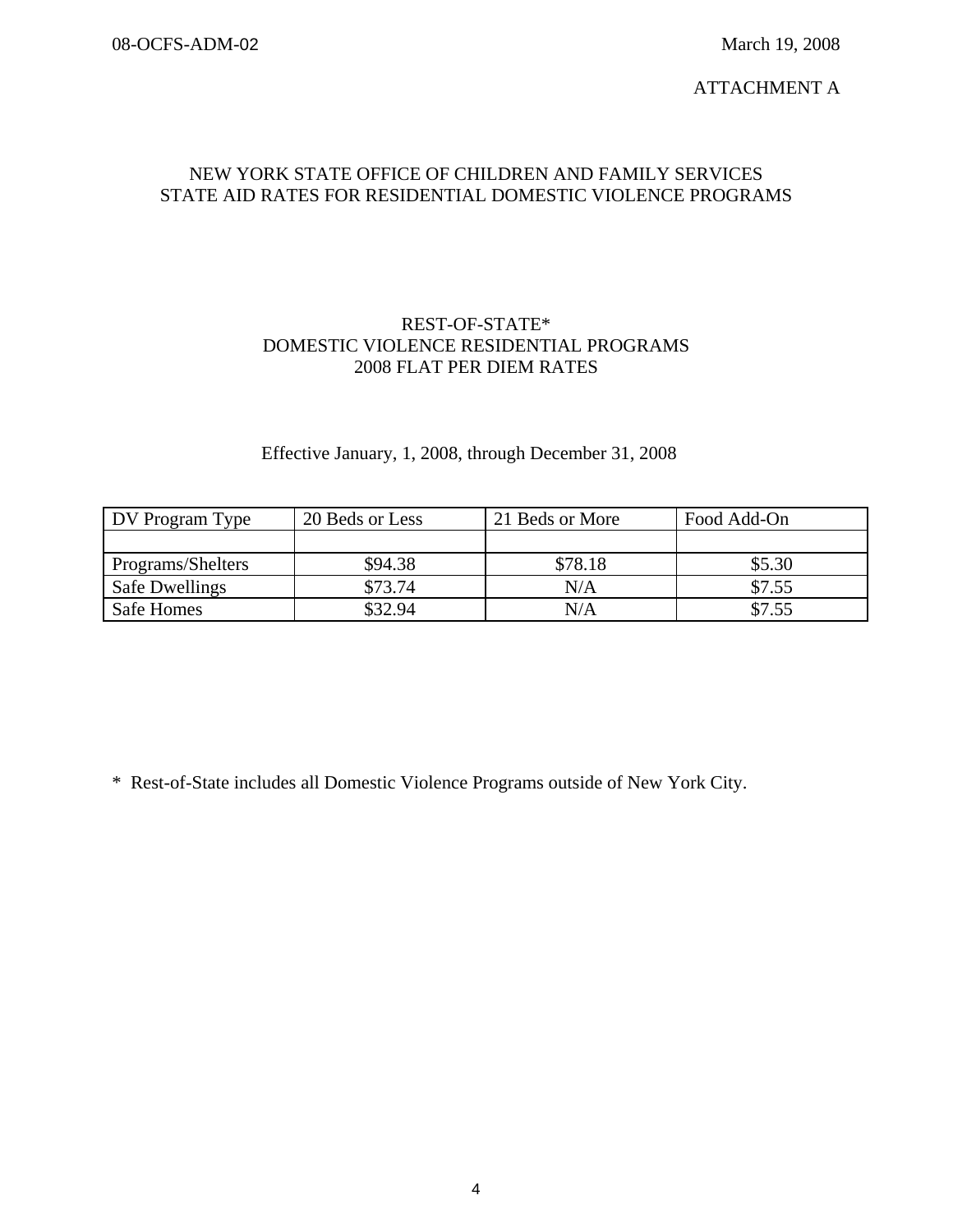#### ATTACHMENT B

#### NEW YORK STATE OFFICE OF CHILDREN AND FAMILY SERVICES STATE AID RATES FOR RESIDENTIAL DOMESTIC VIOLENCE PROGRAMS

## **K E Y - Agency-Specific Rate Chart**

The following codes may appear in the columns that specify the rates for each program:

UR - Under Review

CODE: This is the Facility ID. The first letter identifies the Regional Office responsible for oversight, as follows:

| $=$ B |
|-------|
| $= R$ |
| $= S$ |
| $= A$ |
| $= Y$ |
|       |

FI: The FI column indicates whether the DVSAR includes a Food Add-On Rate. An F in that column indicates that a Food Add-On is included in the DVSAR.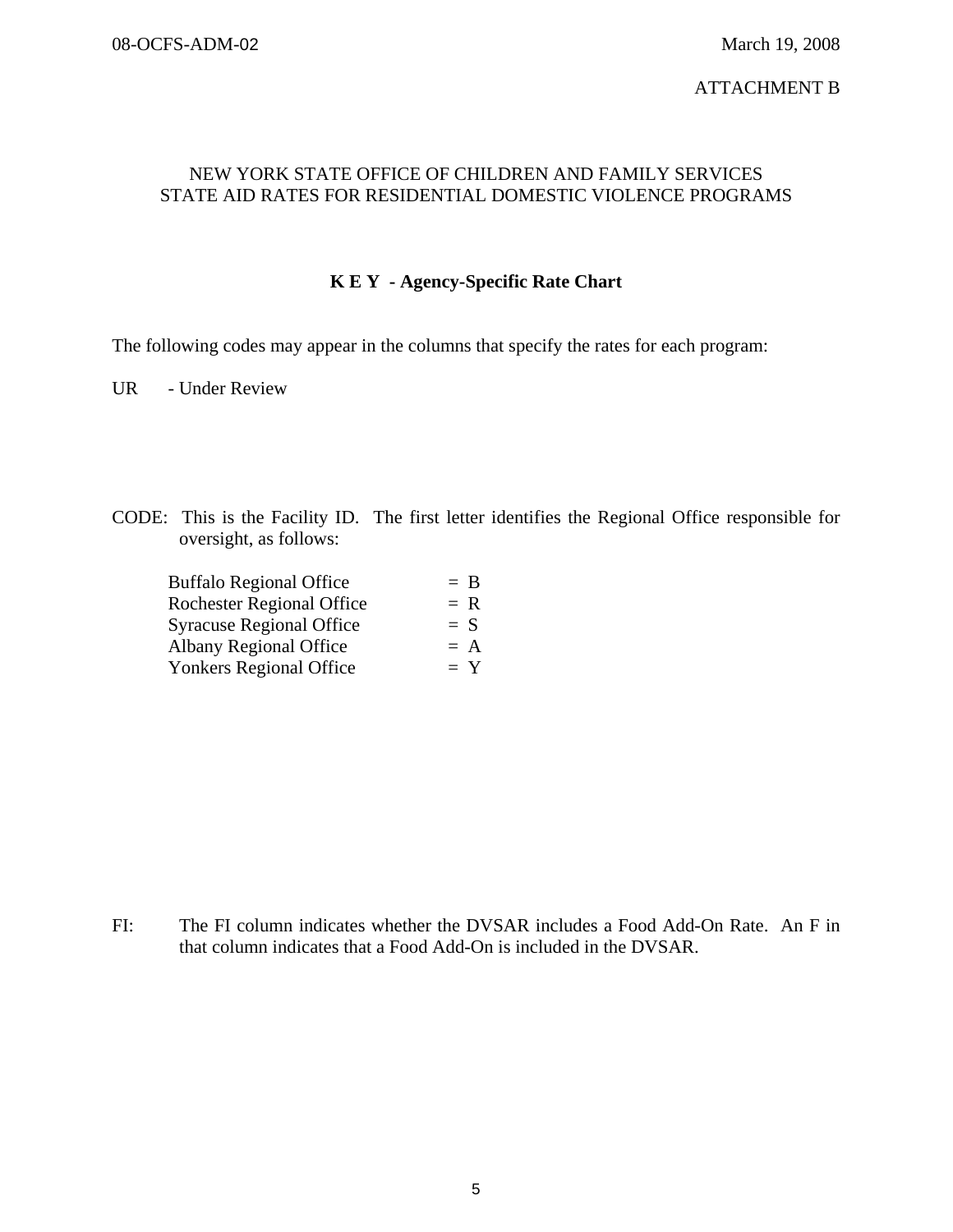#### ATTACHMENT C

#### New York State Office of Children and Family Services **State Aid Rates for Residential Domestic Violence Programs Rest of State**  January 1, 2008 – December 31, 2008

| <b>AGENCY</b>                    | <b>CODE</b> | <b>PROGRAM OR</b><br><b>SHELTER</b> | <b>FI</b>      | <b>SAFE</b><br><b>DWELLING</b> | <b>FI</b>      | <b>SAFE</b><br><b>HOME</b> | $FI$ |
|----------------------------------|-------------|-------------------------------------|----------------|--------------------------------|----------------|----------------------------|------|
| A New Hope Center,               | S491341     |                                     |                | \$73.74                        |                |                            |      |
| Inc.                             |             |                                     |                |                                |                |                            |      |
| A New Hope Center,               | S491413     |                                     |                |                                |                | \$32.94                    |      |
| Inc.                             |             |                                     |                |                                |                |                            |      |
| <b>ACCORD</b>                    | B021310     |                                     |                | \$81.29                        | $\mathbf F$    |                            |      |
| Corporation, Inc.                |             |                                     |                |                                |                |                            |      |
| Advocacy Center of               | S501338     |                                     |                | \$81.29                        | $\overline{F}$ |                            |      |
| <b>Tompkins County</b>           |             |                                     |                |                                |                |                            |      |
| Advocacy Center of               | S501338     |                                     |                |                                |                | \$32.94                    |      |
| <b>Tompkins County</b>           |             |                                     |                |                                |                |                            |      |
| Alternatives for                 | R261226     | \$83.48                             | $\mathbf F$    |                                |                |                            |      |
| Battered Women, Inc.             |             |                                     |                |                                |                |                            |      |
| <b>Behavioral Health</b>         | A091323,    |                                     |                | \$73.74                        |                |                            |      |
| <b>Svcs North (STOP</b>          | A091324     |                                     |                |                                |                |                            |      |
| DV), Inc.<br>Brighter Tomorrows, | Y471102     | \$99.68                             | $\overline{F}$ |                                |                |                            |      |
| Inc.                             |             |                                     |                |                                |                |                            |      |
| C.A.C.H.E., Inc.                 | Y481306     |                                     |                | \$73.74                        |                |                            |      |
|                                  |             |                                     |                |                                |                |                            |      |
| Catholic Charities of            | S211340     |                                     |                | \$81.29                        | $\mathbf F$    |                            |      |
| Herkimer County                  |             |                                     |                |                                |                |                            |      |
| Catholic Charities of            | A271353     |                                     |                | \$81.29                        | $\mathbf F$    |                            |      |
| Montgomery County                |             |                                     |                |                                |                |                            |      |
| Catholic Charities of            | A413344     |                                     |                | \$81.29                        | $\overline{F}$ |                            |      |
| Saratoga Warren &                |             |                                     |                |                                |                |                            |      |
| Wash.Co.                         |             |                                     |                |                                |                |                            |      |
| Catholic Charities of            | A431317     |                                     |                | \$81.29                        | $F_{\rm}$      |                            |      |
| Schoharie County<br>Cattaraugus  | B041313     |                                     |                | \$73.74                        |                |                            |      |
| Community Action,                |             |                                     |                |                                |                |                            |      |
| Inc.                             |             |                                     |                |                                |                |                            |      |
| Cayuga/Seneca                    | S051307     |                                     |                | \$73.74                        |                |                            |      |
| Community Action                 |             |                                     |                |                                |                |                            |      |
| Agency, Inc.                     |             |                                     |                |                                |                |                            |      |
| Chances and Changes,             | R241227     | \$99.68                             | $\mathbf F$    |                                |                |                            |      |
| Inc.                             |             |                                     |                |                                |                |                            |      |
| Chenango County                  | S081405     |                                     |                |                                |                | \$32.94                    |      |
| Catholic Charities-              |             |                                     |                |                                |                |                            |      |
| DVAC (CVP)                       |             |                                     |                |                                |                |                            |      |
| Chenango County                  | S081312     |                                     |                | \$76.14                        | $\mathbf F$    |                            |      |
| Catholic Charities-              |             |                                     |                |                                |                |                            |      |
| DVAC (Nan's)                     |             |                                     |                |                                |                |                            |      |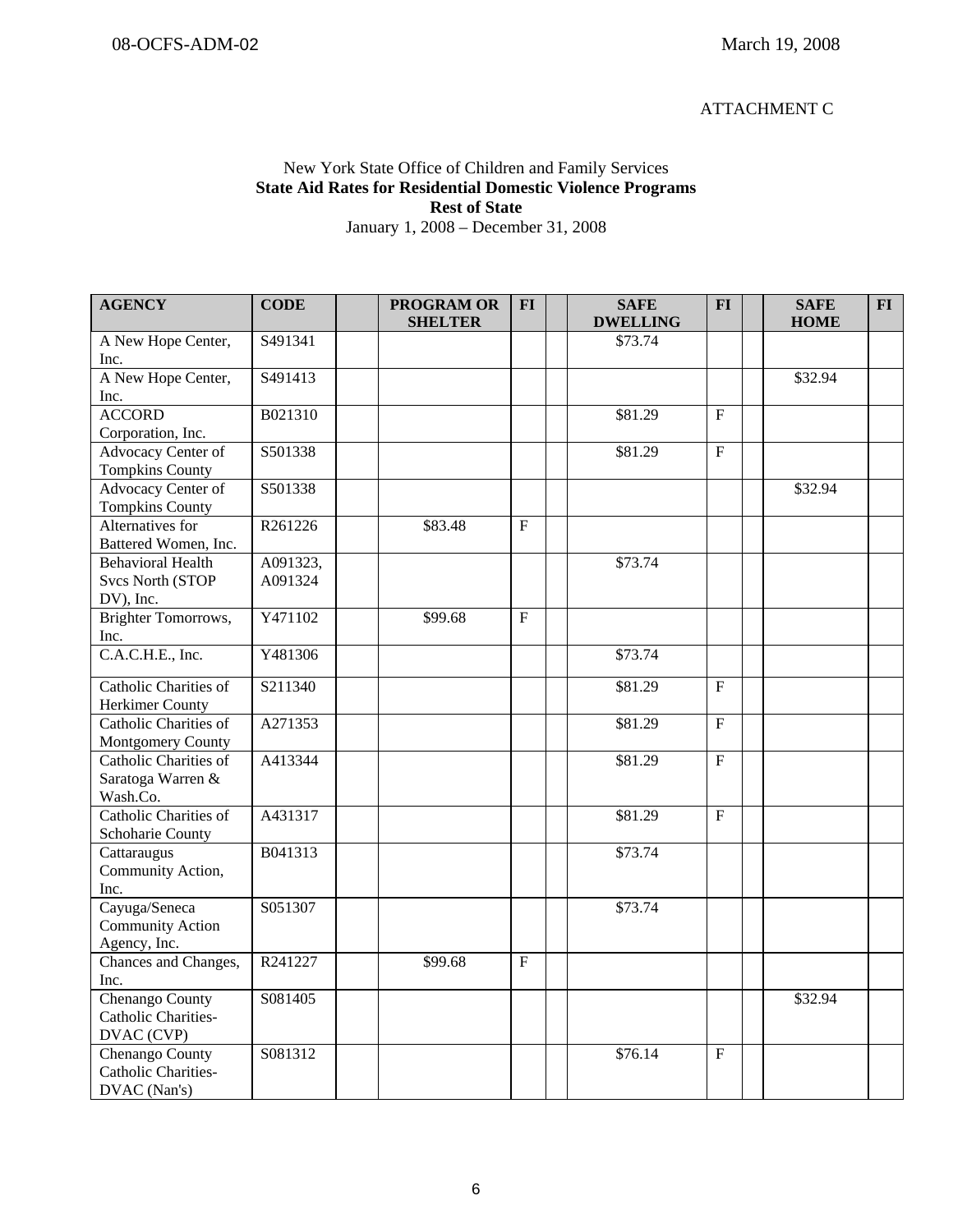| Child and Family          | B142218  | \$70.36 |                           |          |              |         |              |
|---------------------------|----------|---------|---------------------------|----------|--------------|---------|--------------|
| Services of Erie Co.-     |          |         |                           |          |              |         |              |
| Haven House               |          |         |                           |          |              |         |              |
| Child and Family          | B142409  |         |                           |          |              | \$40.49 | $\mathbf{F}$ |
| Services of Erie Co.-     |          |         |                           |          |              |         |              |
| Safe Haven                |          |         |                           |          |              |         |              |
| Community Action of       | A161322, |         |                           | \$81.29  | $\mathbf{F}$ |         |              |
| Franklin Co., Inc. -      | A161355  |         |                           |          |              |         |              |
| (Comlinks)                |          |         |                           |          |              |         |              |
| Community Action of       | A191215  | \$95.23 | $\mathbf{F}$              |          |              |         |              |
| Greene Co., Inc. -        |          |         |                           |          |              |         |              |
| Columbia - B              |          |         |                           |          |              |         |              |
|                           | A191244  |         |                           |          |              |         |              |
| Community Action of       |          | \$99.68 | $\mathbf F$               |          |              |         |              |
| Greene Co., Inc. -        |          |         |                           |          |              |         |              |
| Greene - A                |          |         |                           |          |              |         |              |
| <b>Community Services</b> | B141328  |         |                           | \$105.00 |              |         |              |
| for the Dev. Disabled,    |          |         |                           |          |              |         |              |
| Inc.                      |          |         |                           |          |              |         |              |
| Delaware                  | A121321  |         |                           | \$73.74  |              |         |              |
| Opportunities, Inc.       |          |         |                           |          |              |         |              |
| Domestic Violence         | A411311  |         |                           | \$81.29  | $\mathbf{F}$ |         |              |
| Services (Saratoga        |          |         |                           |          |              |         |              |
| $Co.$ )                   |          |         |                           |          |              |         |              |
| Equinox, Inc.             | A011201  | \$84.40 | $\boldsymbol{\mathrm{F}}$ |          |              |         |              |
|                           |          |         |                           |          |              |         |              |
| Family & Children's       | B291315  | \$99.68 | $\mathbf F$               |          |              |         |              |
| Services of Niagara,      |          |         |                           |          |              |         |              |
| Inc.                      |          |         |                           |          |              |         |              |
| <b>Family Counseling</b>  | A171325  |         |                           | \$81.29  | $\mathbf F$  |         |              |
| Center of Fulton, Inc.    |          |         |                           |          |              |         |              |
| <b>Family Counseling</b>  | R321401  |         |                           |          |              | \$32.94 |              |
| Services of the Finger    |          |         |                           |          |              |         |              |
| Lakes, Inc.               |          |         |                           |          |              |         |              |
| Family of Woodstock,      | Y511211  | \$99.68 | $\mathbf F$               |          |              |         |              |
| Inc.                      |          |         |                           |          |              |         |              |
| Grace Smith House,        | Y131209  | \$99.68 | $\mathbf{F}$              |          |              |         |              |
| Inc. - Northeast          |          |         |                           |          |              |         |              |
| Grace Smith House,        | Y131208  | \$99.68 | $\boldsymbol{\mathrm{F}}$ |          |              |         |              |
| Inc. - Poughkeepsie       |          |         |                           |          |              |         |              |
| Lewis County              | S231339  |         |                           | \$73.74  |              |         |              |
| Opportunities, Inc.       |          |         |                           |          |              |         |              |
| Liberty Resources,        | S251318  |         |                           | \$73.74  |              |         |              |
| Inc.                      |          |         |                           |          |              |         |              |
| My Sister's Place-        | Y551233  | \$94.38 |                           |          |              |         |              |
| Mamaroneck                |          |         |                           |          |              |         |              |
| My Sister's Place-        | Y551232  | \$94.38 |                           |          |              |         |              |
| Yonkers                   |          |         |                           |          |              |         |              |
| <b>Nassau County</b>      | Y281214  | \$99.68 | $\mathbf{F}$              |          |              |         |              |
| Coalition Against DV,     |          |         |                           |          |              |         |              |
| Inc.                      |          |         |                           |          |              |         |              |
| Northern Westchester      | Y552231  | \$99.68 | $\mathbf{F}$              |          |              |         |              |
|                           |          |         |                           |          |              |         |              |
| Shelter, Inc. The         |          |         |                           |          | $\mathbf F$  |         |              |
| <b>Opportunities For</b>  | A361301  |         |                           | \$81.29  |              |         |              |
| Otsego, Inc.              |          |         |                           |          |              |         |              |
| Orange County Safe        | Y331234  | \$94.38 |                           |          |              |         |              |
| Homes Project, Inc.       |          |         |                           |          |              |         |              |